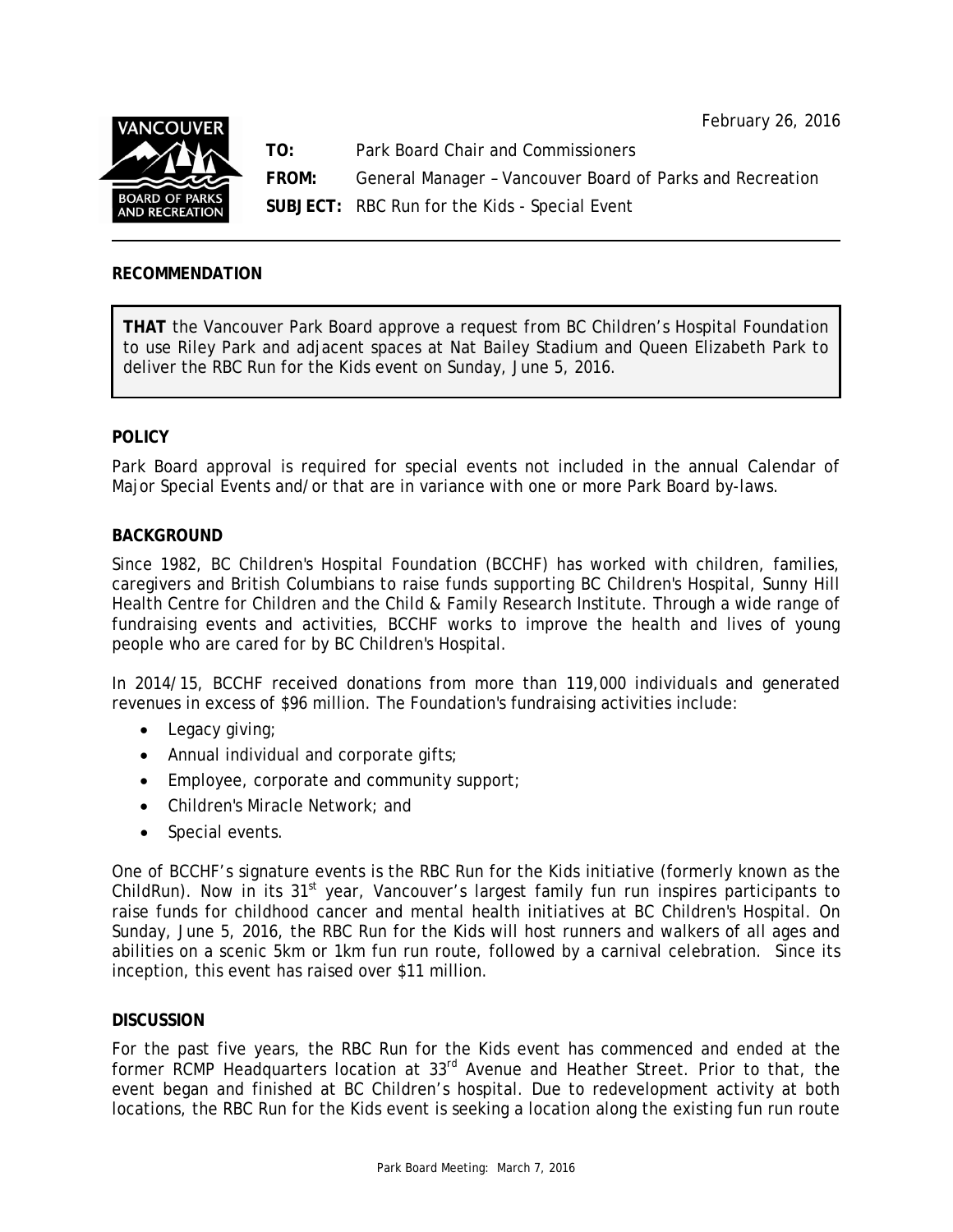to locate the event's start/finish area in 2016 and future years. Accordingly, the event organizers are requesting approval to locate the event's start/finish area at Riley Park and adjacent spaces at Nat Bailey Stadium and Queen Elizabeth Park. The actual fun run route will remain unchanged and largely utilize City of Vancouver streets, with a section of the event passing through Queen Elizabeth Park (see Appendix A). For safety, the northern portion of Queen Elizabeth Park will be closed to vehicle traffic between 7:00am and 10:30am. Access to the pitch & putt golf course and parking lot on the south side of the park will remain open and without any obstructions. The park spaces requested by BCCHF would be used to accommodate the following activities (see Appendix B):

- Spaces A & C overflow areas;
- Space B transition zone between start/finish area and carnival celebration area; and
- Space D carnival celebration area.

As noted above, the carnival celebration area would be located in Riley Park, with event activities taking place between 9:30am and 11:00am. The carnival site would be activated with a selection of tents and deliver experiences such as photo booths, face painting, inflatables, mascots, various forms of entertainment, etc.

The City's FEST Committee, which includes representatives from VPD, VF&RS, BC Ambulance Service, BC LC&LB, City Special Events, Traffic Management and the Park Board, has reviewed and endorsed the requested event changes. Subject to Park Board approval, staff will work with BCCHF to ensure appropriate safety, security, traffic and waste management plans are developed. Staff and the event organizer will also engage with Riley Park area stakeholders to address potential neighborhood impacts.

It is acknowledged that road closures in Queen Elizabeth Park can disrupt normal operations of park businesses, and as a result, staff consider all road closure requests carefully and work closely with event organizers to re-open roads as quickly as possible.

After thoughtful review, staff believe that the request by BCCHF to use Riley Park and adjacent spaces at Nat Bailey Stadium and Queen Elizabeth Park to deliver the RBC Run for the Kids event can be executed successfully, and will continue to collaborate with the organizers to ensure the event is delivered in accordance with all permit conditions.

### **SUMMARY**

The RBC Run for the Kids is a family and community-oriented event that inspires participants to raise funds for childhood cancer and mental health initiatives at BC Children's Hospital, the province's paediatric centre of excellence. Through its execution, it also promotes active living and enhances the vibrancy of our city. Accordingly, staff recommend that the Board approve the request as outlined above.

General Manager's Office Vancouver Board of Parks and Recreation Vancouver, BC

Prepared by: Octavio Silva, Manager of Business Development

/os/clc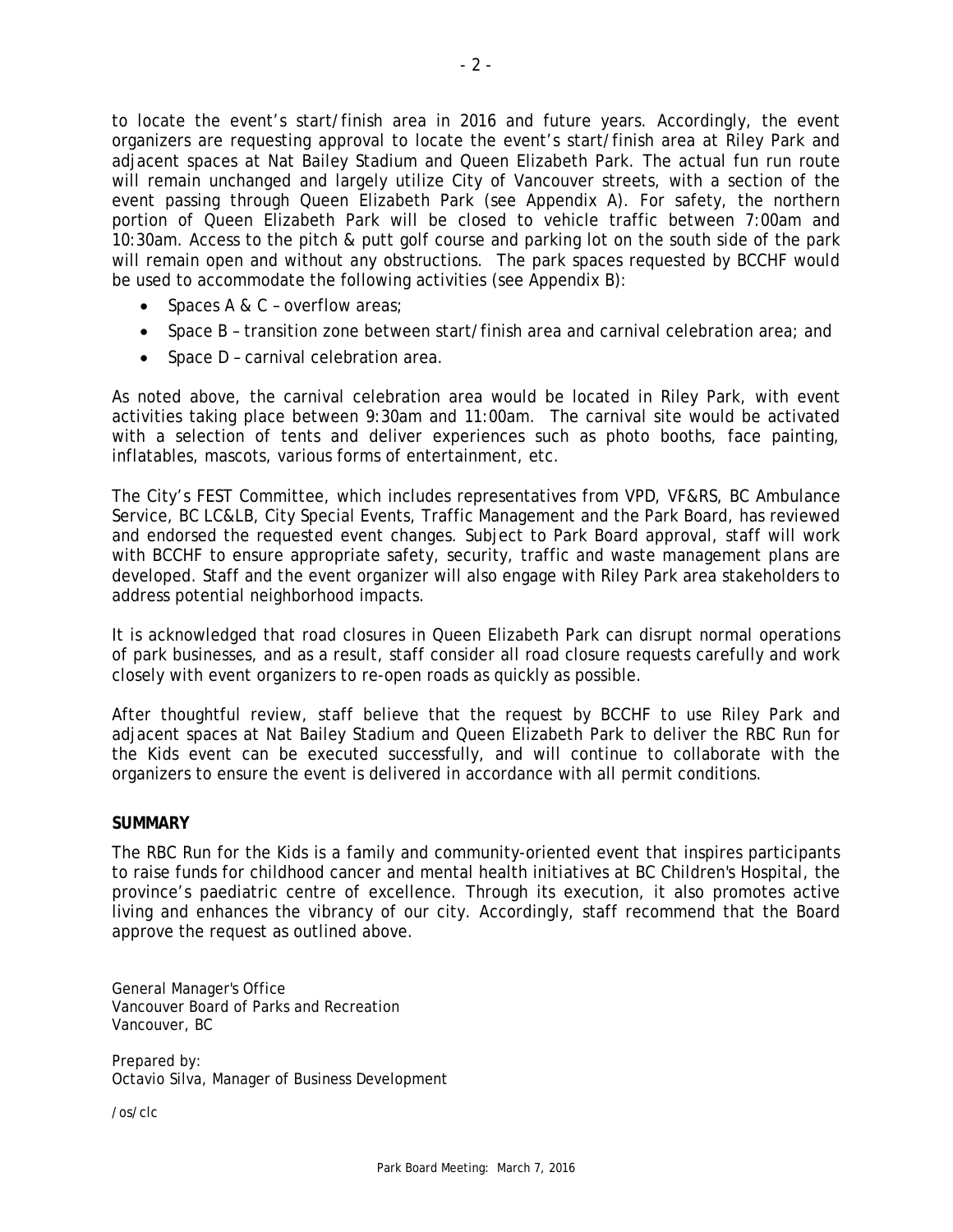**RBC Run for the Kids – Preliminary Route Map**